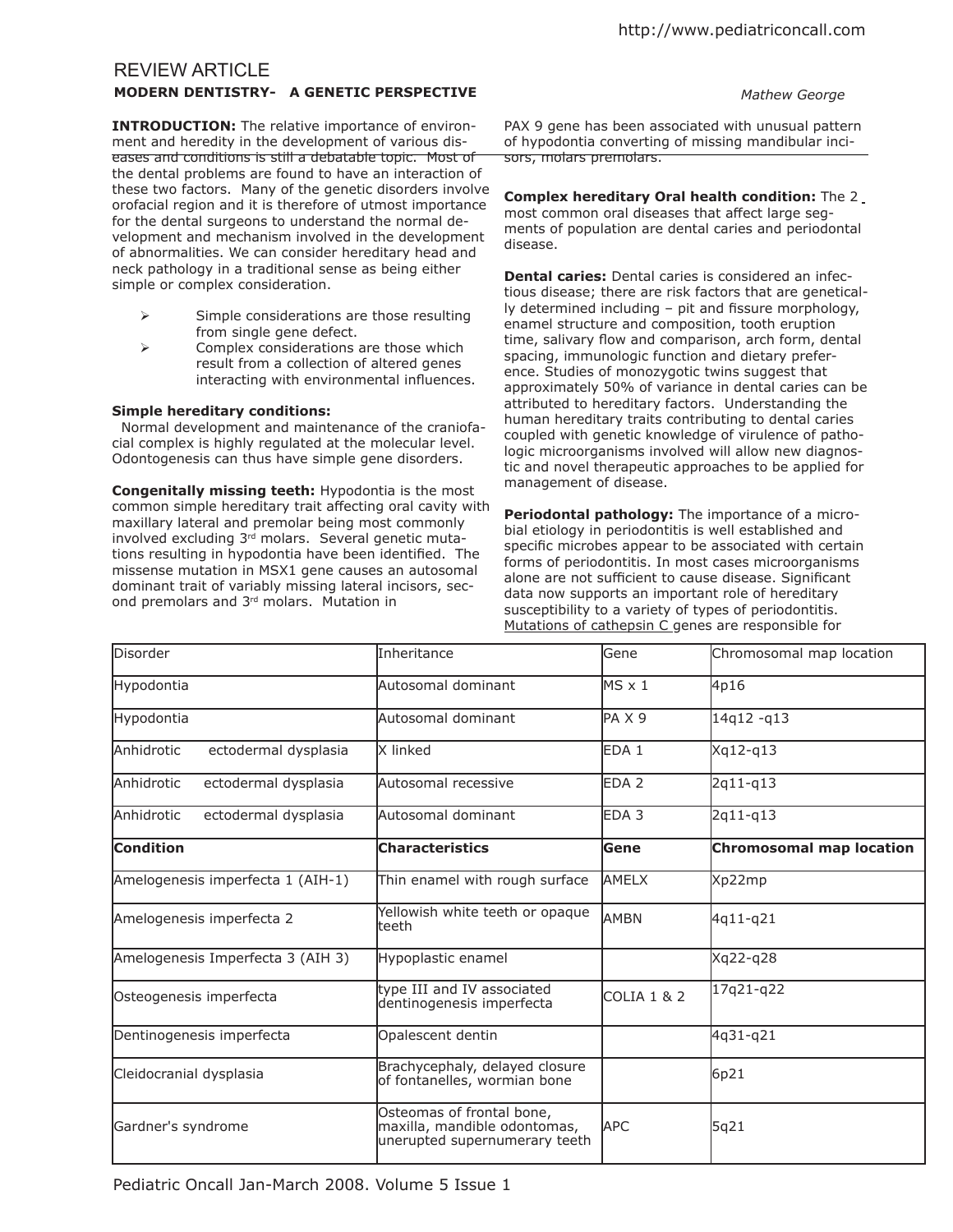Papillion Lefere Syndrome, Haim Munk syndrome, and to some extent prepubertal periodontitis.

 CHS-gene mutation causes Chediak Higashi syndrome and beta 2 integrin (a cell surface receptor) gene mutations are responsible for leukocyte adhesion deficiency type 1.

 Genetic studies of aggressive forms of periodontitis suggest that susceptibility is inherited by genetic trait, but it is not clear how many genes may be involved in these non-syndrome forms of periodontitis.

Heredity also appears to play a significant role in most common form of chronic periodontitis. It is likely to result from the additive efect of multiple genes, which may each contribute to decrease susceptibility individually as well as through interactive efects with other gene products and through modulation by environmental factors.

 Each individual gene polymorphism may contribute a relatively small part of susceptibility, none alone is sufficient to cause nor predictive of disease risk.

## **GENE THERAPY:**

### **Impact of gene therapy on dentistry**

**1) Bone repair:** An area of importance is bone repair subsequent to bony lesions. Ex vivo methods to transfer genes encoding bone morphogenetic proteins or BMPs –BMP-2 gene expressing stem cells increased formation of new blood vessels and new bone. Vivo gene transfer is carried out by using recombinant adenovirus Ad-BMP. The vector is administered directly to the osseous defect and expression of BMP-2 leads to repair of osseous defects.

 In the future, it is likely that various genes soon will be able to regenerate bone and cell repair for periodontal and oral surgical applications.

**2) Gene transfer to salivary glands:** Salivary glands are excellent target sites of gene transfer. The original goal of developing gene transfer was to provide novel and efective therapies for patients who suffer from irreversible salivary gland dysfunction resulting from either irradiation of head and neck cancers or autoimmune damage occurring with Sjogren's syndrome. The idea in repair of damaged salivary gland was to insert a gene encoding water channel protein aquaporin – 1 or AQP-1 in converting non secretory cells to secretory cells. The second aspect is gene therapeutics. The idea here is to deliver gene product locally to treat disorders of mouth and upper G.I. The most successful one was in treating resistant candidial infection. The treatment lies with increase histatins 3 levels (a polypeptide secreted by salivary gland) that is a natural anticandidal polypeptide. Suitable gene transfer is carried out so that there is enhanced Histatins – 3 production and causing dentition of candida organism.

 Similarly suitable gene therapy can make salivary gland act like an endocrine gland. Human growth hormone can be made available in the serum by secretion from acini of salivary gland directly to blood.

 Using immunomodulation techniques can treat Sjogren's syndrome being autoimmune disease. Using gene transfer such as immunomodulation should be targeted, local delivery with selective tissue expres

sion.

**3) Pain:** Managing or eliminating pain is a major part of dental practice. The use of gene transfer technology offers a potentially novel approach to manipulate specific localized biochemical pathways involved in pain generation. It may be particularly useful for managing chronic and intractable pain. Viral mediated transfer of genes encoding opiate peptide to peripheral and central neurons can lead to antinocioceptive effects.

**4) DNA vaccinations:** Classical vaccination against dental caries and periodontal disease is now being replaced by directly delivering DNA in a plasmid. In 1999 extensive research was carried out using plasmid DNA encoding the porphyomonas gingivalis fimbrical gene. This gene led to production of fimbrial protein locally in salivary gland tissue of mice. With consequent production of slgA the immunoglobulin could neutralize P.gingivalis and limit its ability in plaque formation. Furthermore any secreted fimbrial protein in saliva could bind to plaque and thereby inhibiting P.gingivalis to developing plaque.

**5) Gene transfer to keratinocytes:** There are several features that make epidermal and oral mucosal keratinocytes attractive for treating local tissue disorders and as a systemic gene therapeutic. That is because

- Monitoring is easy, because genetically modified tissue is accessible.
- $\triangleright$  Preclinical assessment is accurate since culture models are established.
- Expression of therapeutic genes can be achieved with the use of topically applied agents.
- $\triangleright$  Transplantation of keratinocytes sheets is an established medical procedure.
- $\triangleright$  Keratinocytes gene therapy is reversible because genetically modified tissue can be excised readily.

**6) Head and neck cancer:** The general strategy is to express a gene product that will result in cancer cell death. In normal cells, the tumor suppressive protein p53 monitors the integrity of the genome and responds to any DNA damage by inducing cell cycle arrest, to allow repair, or apoptosis if repair is impossible. In head and neck cancers p53 tumor suppressor gene mutation is between 45-70%. This aspect has lead to development of recombinant adenovirus that selectively replicates and kills  $p53$  -deficient cells. The adenovirus replicate in cells with mutated p53 protein but spares cells with normal p53 protein.

 The more recent studies have shown use of chemotherapy along with gene therapy and is highly successful in patient with recurrent and resistant tumor. Cis-platinum and 5-fluorouracil was used along with recombinant adenovirus therapy.

 Most future gene therapy-based cancer treatment will be combined with conventional Rx. Such augmentive approaches, rather the gene transfer alone probably will be used to reduce tumor burden and help maintain quality of life in patients with head and neck cancer and other solid tumors.